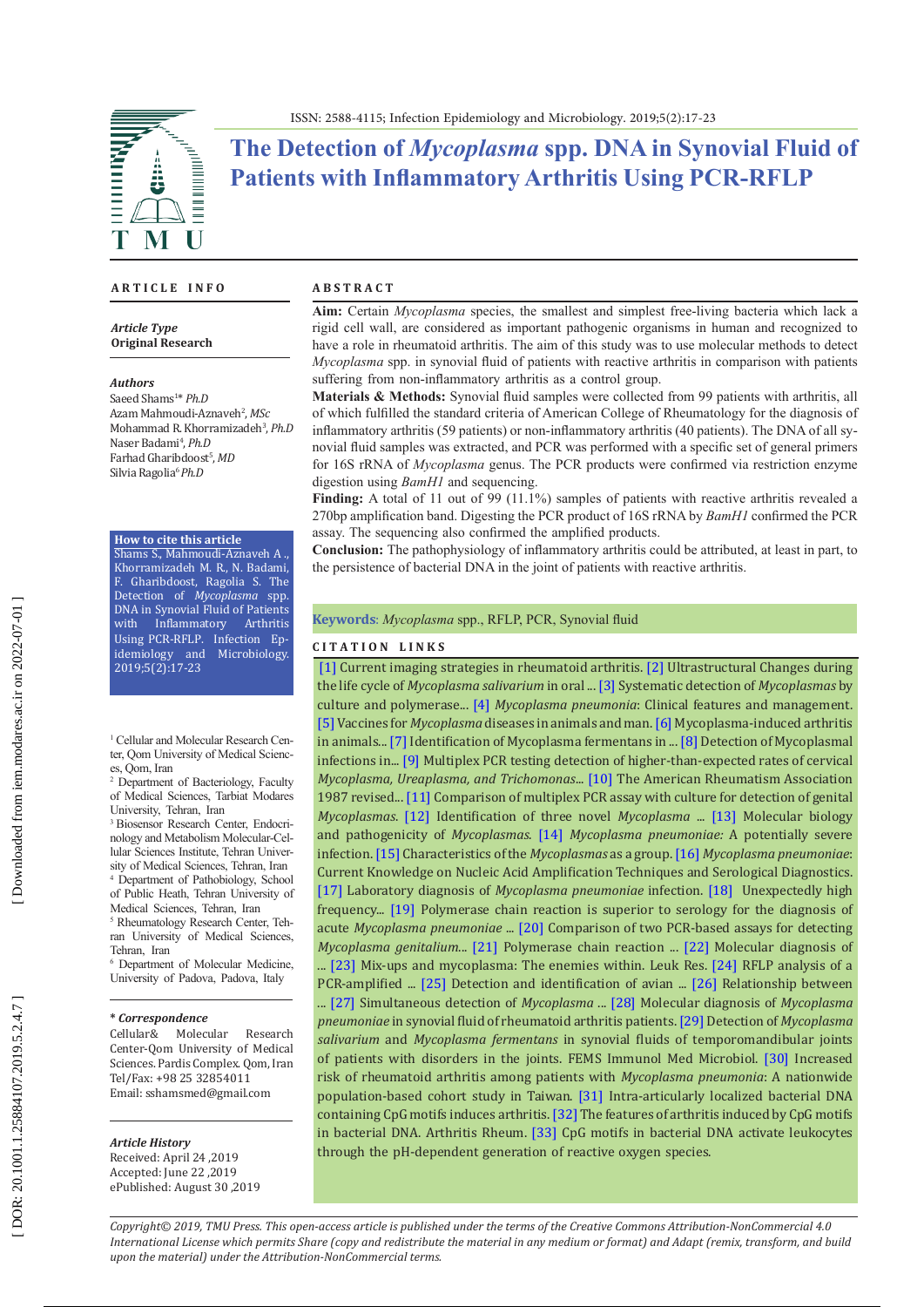# **Introduction**

Rheumatoid arthritis (RA) is defined as a chronic inflammatory disease character ized by synovitis, systemic inflammation, and the detection of autoantibodies [1]. It has been wildly discussed that like other autoimmune diseases, it could be caused by an infectious agent, virus, or slow grow ing bacteria. Among which, *Mycoplasma* spp. is the smallest and simplest form of freely replicating bacteria with 16 species, including *M. pneumoniae*, *M. salivarium*, *M. buccale*, *M. orale*, *M. faucium*, *M. lipophi lum*, and *M. fermentans*, which are usual ly found in the oropharynx as commensal bacteria <sup>[2]</sup>.

The reports showed that *M. pneumoniae* is associated with a wide range of extrapul monary complications, from mild to se vere, looking like a very good candidate [3-4] .

It was demonstrated that *Mycoplasmas*  could be isolated from the arthritic joints of many animals [5-6], while *M. fermentans* could be isolated from joints of patients with rheumatoid arthritis and other sero negative patients with inflammatory ar thritis and cellular infiltrates  $[7]$ .

*Mycoplasma* spp. commonly found in the oral cavity are a part of symbiotic gut flora and considered to have a low pathogenic potential. However, when they penetrate into the blood vessels and reach major organs, certain species could cause acute and chronic illnesses  $^{[8]}$ .

In the 1960s and the early 1970s, the pos sibility of isolating *Mycoplasma* from sy novial specimens of patients with various rheumatoid disorder including RA, has been largely discussed, but very few teams reported such isolation, and these results were sometimes challenged [3]. Recently, researchers have focused on serological and molecular PCR-based methods as di agnostic tools to avoid bacterial cultures methods [9].

**Objectives:** The aim of this study was to use molecular methods to detect *Mycoplas ma* spp. and to confirm the results by Re striction Fragment Length Polymorphism (RFLP) method and sequencing.

# **Material and Methods**

**Patients and specimens:** In this case/ control study, after obtaining a written in formed consent from the participants, sy novial fluid samples were collected from 99 patients with arthritis according to ACR (American College of Rheumatology) [10]. Among which 59 and 40 cases satisfied the standard criteria for the diagnosis of inflammatory and non-inflammatory ar thritis, respectively.

The synovial fluid samples were obtained by sterile aspiration from the knees of pa tients when it was needed, as a part of the clinical treatment procedure routine. The samples were centrifuged at 500 × *g* for 30 min at 4°C to remove the cells. The super natants were removed and then stored at -70°C for further assays.

**DNA extraction:** A total of 500 µL of the synovial fluid samples were centrifuged at 14 000 g for 60 min after thawing. Tris-ED - TA buffer (Merck, Germany) was used for re-suspending the pellet and incubated at 56°C for 1 hr by 1% sodium dodecyl sul phate (SDS) and 100 mg/mL proteinase K (Sigma, USA). Nucleic acids were extract ed by phenol–chloroform–isoamyl alcohol (25:24:1), followed by chloroform–isoam yl alcohol (Sigma, USA), according to Stell recht et al.  $(2004)$  <sup>[11]</sup>. The aqueous phase was precipitated by adding 2 volumes of 95% ethanol and 0.1 M sodium acetate and centrifuged at 14 000 g for 30 min. DNA was recovered, and the pellet was re-sus pended in 100 µ distilled water. Then 10 µL of each DNA sample was used in PCR assay $^{[3]}$ .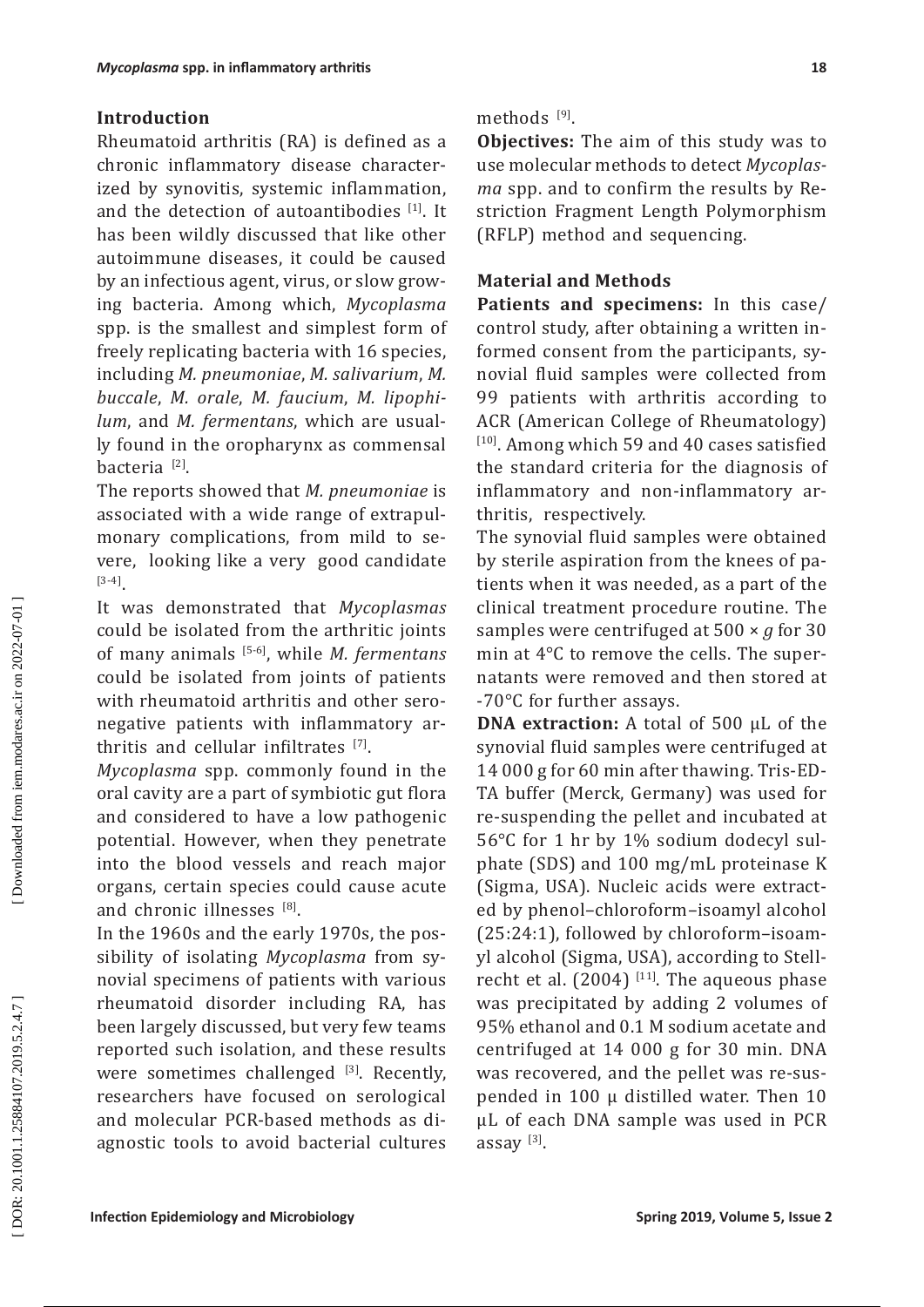**PCR assay:** Amplification was performed using specific primers for 16SrRNA region between GPO3F and MGSO in 25 µL vole umes. The general *Mycoplasma* primers were able to amplify a 270 bp fragment of 16S rRNA gene for the detection of *Myco plasma* genus. Used primers in this study were as follows: GPO3F (5 ′ TGGGGAG - CAAACAGGATTAGATACC 3 ′) and MGSO  $(5^{\prime}%$ ′ TGCACCATCTGTCACTCTGTTAACCTC 3 ′) [12]. PCR was performed in a reaction mixture with a total volume of 25 µL, con taining 2.5 µL 10x Taq polymerase buffer, 0.3 µL dNTPs (10 mM), 1 U Taq DNA poly merase,  $0.6 \mu L$  MgCl<sub>2</sub> (50 mM), and 0.3 M of each primer. Amplification consisted of a 3 min thermal delay step at 95°C, followed by 30 cycles comprising of a 20 sec dena turation step at 94°C, a 30 sec step at 64 °C for annealing, and a 40 sec step at 72°C for extending. After amplification, 1% agarose gel electrophoresis and red safe staining were used to visualize the PCR products. *M. pneumoniae* ATCC 29342 was used as control strain.

**RFLP with** *BamH1*: The PCR product con firmation was performed using *BamH1* endonuclease. The nucleotide sequence of *Mycoplasma* genus representatives, deposited in GenBank under the acces sion numbers of CP017332.1, was used as a reference strain for determining the cleavage site with *BamH1* enzyme. Gene Runner (version 6) and Primer3 (version 0.4.0) software were used for evaluating the cleavage site with *BamH1* (G/GATCC), producing 145bp and 125bp bands.

Then genomic DNA was digested with 10 units of restriction endonucleases *BamH1*  (Fermentas Inc., Glen Burnie, MD) accord ing to the manufacturer's instructions. In cubation time was 2-4 hrs at 37°C.

**Electrophoresis**: The PCR products and digested genomic DNA were separated on a 2% agarose gel electrophoresis and stained with red safe in TBE (Tris/Borate/ EDTA) buffer.

**Sequencing**: To confirm the obtained find ings from the electrophoresis, sequencing was done for the PCR products and the fragments of the RFLP by Macrogen Inc. (Seoul, Korea).

# **Findings**

**PCR assay for** *Mycoplasma* **detection**: A 270bp amplification band was obtained for 11(11.1%) out of 99 arthritis samples, which means that 11.1% of the patients with arthritis were positive for the pres ence of *Mycoplasma* DNA. All of the pa tients in whom *Mycoplasma* DNA was de tected belonged to the reactive arthritis group. Thus, 18.6% (11 of 59) of patients with inflammatory arthritis harbored *My coplasma* spp. DNA. No *Mycoplasma* spp. DNA was detected in synovial fluid sam ples of patients with non-inflammatory arthritis.

**In silico analysis of amplified fragments and Restriction Fragment Length Poly morphism Analysis**: In silico analysis of the 270bp product, it was showed that *BamH1* restriction endonuclease, with 1 restriction site, was able to produce 2 bands with 145bp and 125bp sizes, pro ducing a good discrimination. In agree ment with theoretical data, the digestion of 16S rRNA gene PCR products with *BamH1* also showed a uniform pattern with 2 specific bands (145 and 125bp) in each analyzed PCR product. A representa tive of PCR products before and after the digestion with *BamH1* and the resultant restriction products are shown in Figure 1. **Sequencing:** The results of sequencing confirmed that *Mycoplasma* spp. DNA tar get region was successfully amplified us ing the PCRs. The sequencing data of the created fragments by restriction enzyme also confirmed that RFLP was correctly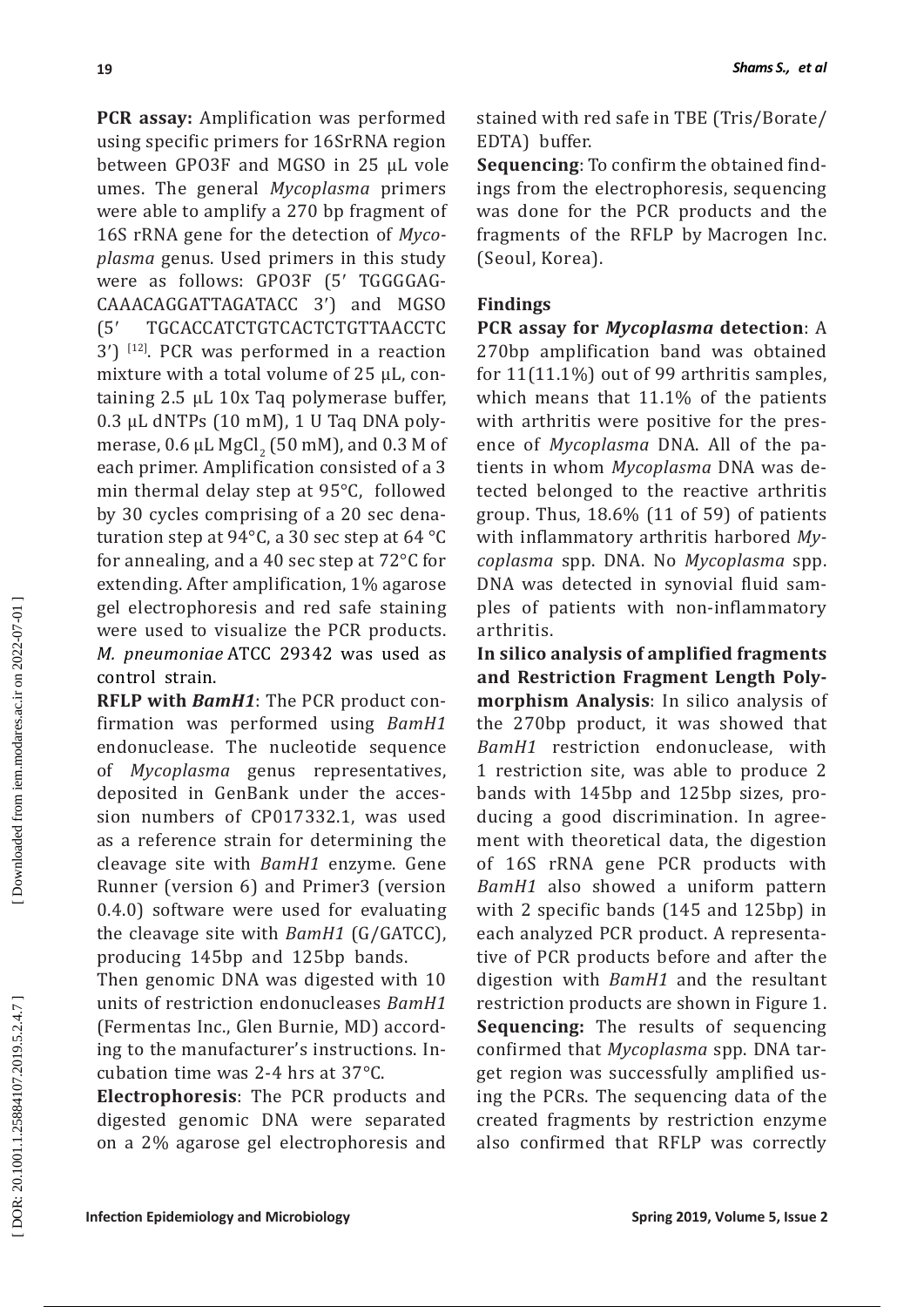performed.



**Figure 1)** A representative of PCR products and created fragments after digestion with *BamH1*. Lane 1. 100bp DNA ladder. Lane 2. PCR product after digestion with *BamH1*. Lane 3. 270bp PCR product of *Mycoplasma* 16SrRNA. Lane 4. Negative control.

## **Discussion**

*Mycoplasma* spp. usually exhibits a rather strict host and tissue specificity, probably reflecting their nutritionally exacting na ture and obligate parasitic mode of life. However, there are numerous examples of the presence of *Mycoplasma* in hosts and tissues which are different from their nor mal habitats. The complex network of the interactions between *Mycoplasma* and host immune system involves *Mycoplasma*-in duced specific and nonspecific immune re actions which may play an important role in the development of lesions and exacer bation of *Mycoplasma*-induced diseases [13]. Consequently, many chronic inflammatory or non-inflammatory infections have been proposed to be induced or triggered by *My coplasma* spp. [14] .

Detection of *Mycoplasma* spp. by culture methods is a gold standard assay, but pos itive results could be obtained after sev eral days or even several weeks: there fore, it is not appropriate for acute cases of diseases [15-16].

Serology as another assay for diagnosing the bacteria has been developed due to its

extensive accessibility for separate detec tion of immunoglobulin classes. It is rec ommended that both serological assay and direct *Mycoplasma* identification should be done  $\left( \frac{1}{7} \right)$ . Therefore, due to a significant degree of variability and non-specificity, rou tine serological methods for the identifica tion of *Mycoplasma* infections are limited [18]. PCR assay is defined as a reliable test for the detection of *Mycoplasma* spp. such as *M. pneumonia* [19] *M. genitalium* [20] , *M. hominis ,* [21], and *Ureaplasma urealyticum*. Moreover, Deguchi et al. (1995)<sup>[20]</sup> suggested that PCR is significantly more sensitive than culture methods for the detection of *M. genitalium*. In another study, it was shown that PCR as say is reliable for detecting *M. pneumoni ae* in respiratory specimens [22].

Molecular methods are widely used for the detection of *Mycoplasma* because culture procedures are cost and time consuming [23]. Most of the research has been focused on the serological and molecular PCR-based diag nostic methods due to the rapidity in detec tion and eliminating the need for bacterial cultures [9] .

In this study, 11 out of 99 (11.1%) arthritis samples contained *Mycoplasma* DNA; all of which were confirmed by RFLP method and sequencing. The cleavage patterns produced by the electrophoresis of *BamH1* digesting PCR products of *Mycoplasma* DNAs, proved the accuracy of the PCR performed for this study, and supported the validity of the re sults. In Scheidegger et al. (2009)'s study, PCR-RFLP of the 16S rRNA gene was intro duced as a useful tool for accurate and rap id detection of *Enterococcus* [24]. In another project conducted for identifying avian *My coplasmas* by PCR-RFLP, it was shown that the results obtained by this method could be in agreement with those obtained by con ventional assay  $^{[25]}$ .

 No *Mycoplasma* DNA was detected in sam ples of patients with non-inflammatory ar -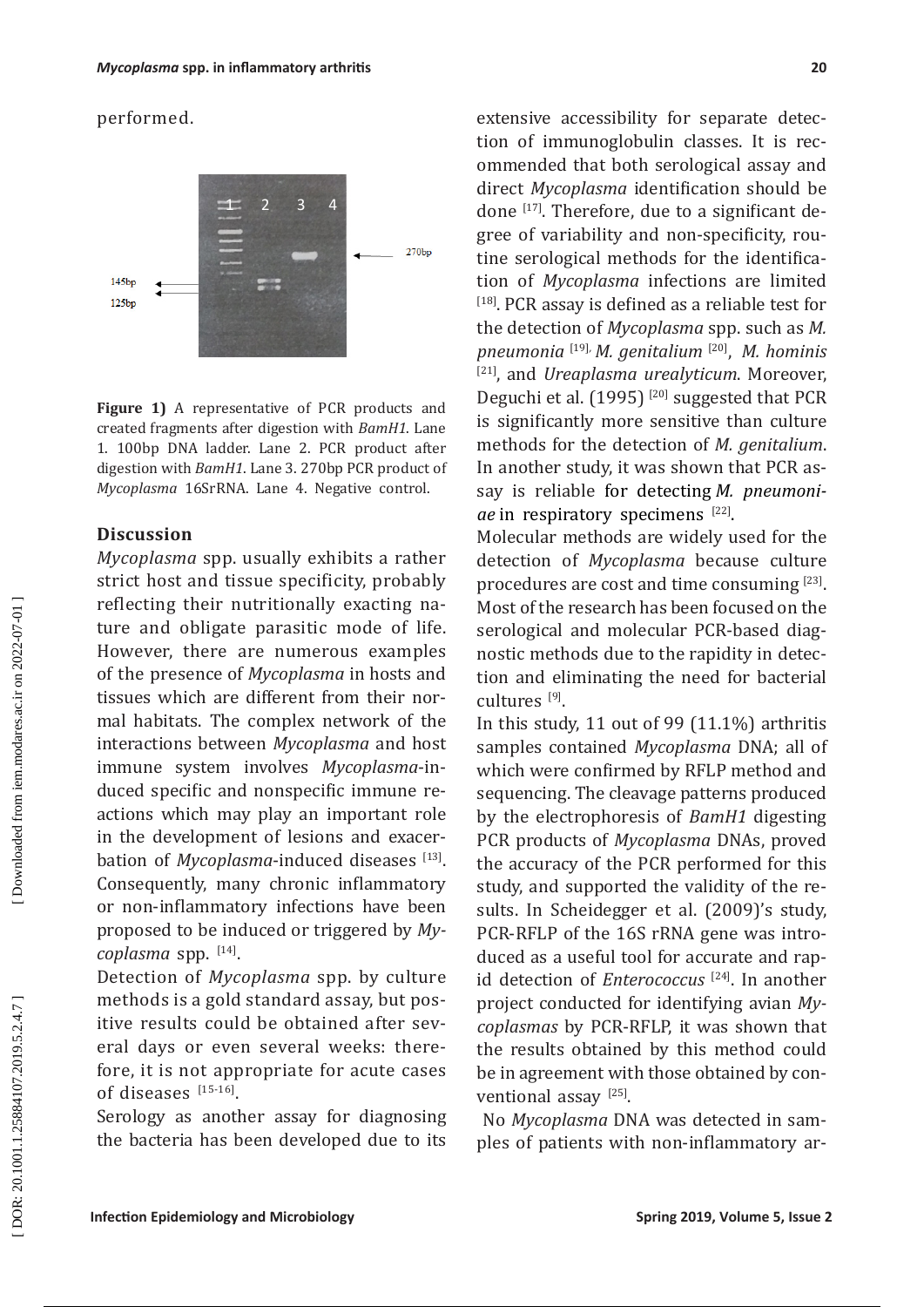thritis. This could be confirmed by Ramirez's study, suggesting that *M. pneumoniae* could be considered as a cofactor in rheumatoid arthritis  $^{[26]}$ .

In a study by Johnson et al. (2000), *M. fer mentans* was found in 31 (91.17%) out of 34 samples of patients with reactive arthritis  $[7]$ . In another study by Ataee et al. (2015), a total of 131 synovial fluid samples of 131 patients with reactive arthritis were ana lyzed, and *Mycoplasma* genus was detected in 53.4% (70) of the evaluated samples  $[27]$ . Golmohammadi et al. (2014) confirmed *M. pneumoniae* species and *Mycoplasma* ge nus in 30 (22.9%) and 70 (53.4%) samples by molecular methods, respectively [28]. In a study by Watanabe, 16 synovial fluid sam ples from 13 female patients were screened for *Mycoplasma* spp. using a commercial kit, and *Mycoplasma* was observed in 8 (50%) out of 16 samples under study [29]. Haier et al. (1999) also evaluated *Mycoplasma* infec tions in the blood of 28 patients with rheu matoid arthritis. They were able to detect *M. fermentans* (8 cases), *M. pneumoniae* (5 cas es), *M. hominis* (6 cases), and *M. penetrans* (1 cases) [8]. In a cohort study done in Taiwan, the relationship between *M. pneumoniae* and the high risk of developing rheumatoid arthritis, especially in people less than 2 years old, was reported [30].

A major attractive hypothesis, which has been set forward, suggests that bacteri al DNA could act as an immunostimulator which may directly be responsible for syno vial inflammation. The bacterial DNA, which differs from eukaryotes DNA by the pres ence of more non-methylated CpG motifs, stimulates monocytes/macrophages and is sufficient to trigger arthritis in mice model [31-33] .

# **Conclusion**

In conclusion, inflammatory arthritis is probably associated with the particular ability of *Mycoplasma* spp. to hide in certain cells and/or to induce a specific immune tolerance through molecular mimicry and/ or to promote immunostimulatory effect probably due to the persistence of bacterial DNA in joints.

**Acknowledgements:** The authors thank from Faculty of Heath Sciences, Tehran University of Medical Sciences, Tehran, Iran, and Rheumatology Research Center, Shariati Hospital, Tehran, Iran for their co-operation in this study.

**Ethical permissions**: Ethical permissions was approved and issued by Tehran University of Medical Sciences.

**Conflicts of interests**: No conflicts of interests

**Authors' Contribution**: Shams S. (First author), PhD in Medical Bacteriology/ Methodologist/ Original researcher/ Statistical analyst/ Discussion author (35%);

Mahmoudi-Aznaveh A. (Second author), MSc in Medical Microbiology / Methodologist/ Original researcher/ Discussion author (15%). Khorramizadeh M.R. (Third author), PhD in Medical Biotechnology / Methodologist/ writing (10%).

Naser B. (Fourth author), PhD in Medical Microbiology/ Methodologist (10%).

Gharibdoost F. (Fifth author), Rheumatologist, Methodologist (10%).

Ragolia S. (Sixth author), PhD in Microbiology/ Discussion author (20%).

**Fundings**: This paper was not funded.

# **References**

1. Zeman MN, Scott PJ. Current imaging strategies in rheumatoid arthritis. Am J Nucl Med Mol Imaging. 2012;2(2):174.

2. Mizuki H, Abe R, Mikami T. Ultrastructural Changes during the life cycle of Mycoplasma salivarium in oral biopsies from patients with oral leukoplakia. Front Cell Infect Microbiol. 2017;7:403.

**21**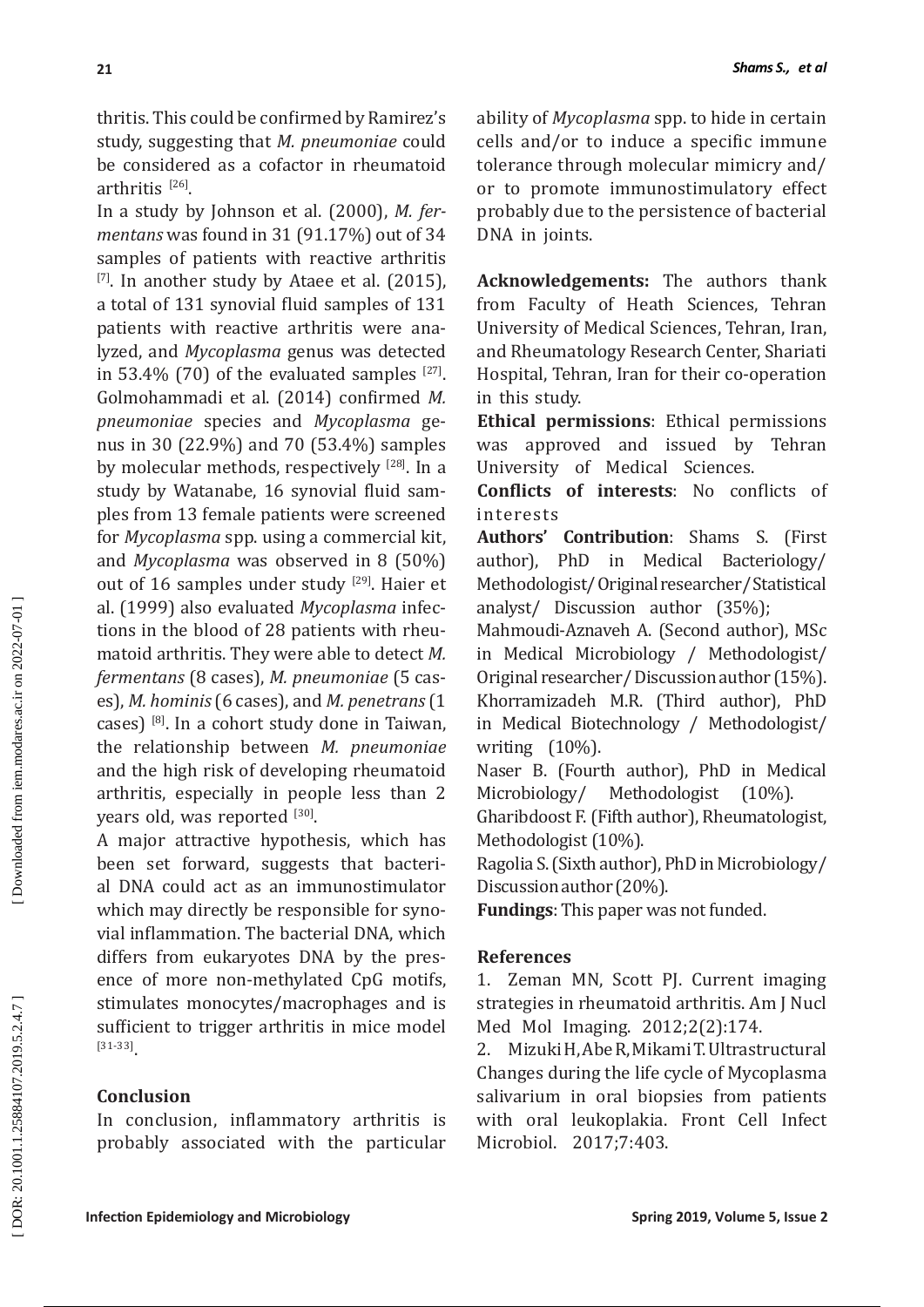3. Schaeverbeke T, Renaudin H, Clerc M, Lequen L, Vernhes JP, De Barbeyrac B, et al. Systematic detection of Mycoplasmas by culture and polymerase chain reaction (PCR) procedures in 209 synovial fluid samples. Br J Rheumatol. 1997;36(3):310-4.

4. Kashyap S, Sarkar M. Mycoplasma pneumonia: Clinical features and management. Lung India. 2010;27(2):75-85.

5. Nicholas RA, Ayling RD, McAuliffe L. Vaccines for Mycoplasma diseases in animals and man. J Comp Pathol. 2009;140(2-3):85-96. 6. Cole BC. Mycoplasma-induced arthritis in animals: relevance to understanding the etiologies of the human rheumatic diseases. Joint Bone Spine. 1999;66(1 Suppl):45S-9S. 7. Johnson S, Sidebottom D, Bruckner F, Collins D. Identification of Mycoplasma fermentans in synovial fluid samples from arthritis patients with inflammatory disease. J Clin Microbiol. 2000;38(1):90-3.

8. Haier J, Nasralla M, Franco AR, Nicolson GL. Detection of mycoplasmal infections in blood of patients with rheumatoid arthritis. Rheumatology. 1999;38(6):504-9.

9. McIver CJ, Rismanto N, Smith C, Naing ZW, Rayner B, Lusk MJ, et al. Multiplex PCR testing detection of higher-than-expected rates of cervical mycoplasma, ureaplasma, and trichomonas and viral agent infections in sexually active australian women. J Clin Microbiol. 2009;47(5):1358-63.

10. Arnett FC, Edworthy SM, Bloch DA, McShane DJ, Fries JF, Cooper NS, et al. The American Rheumatism Association 1987 revised criteria for the classification of rheumatoid arthritis. Arthritis Rheum. 1988;31(3):315-24.

11. Stellrecht KA, Woron AM, Mishrik NG, Venezia RA. Comparison of multiplex PCR assay with culture for detection of genital Mycoplasmas. J Clin Microbiol. 2004;42(4):1528-33.

12. Botes A, Peyrot BM, Olivier AJ, Burger WP, Bellstedt DU. Identification of three novel Mycoplasma species from ostriches in South Africa. Vet Microbiol. 2005;111(3- 4):159-69.

13. Razin S, Yogev D, Naot Y. Molecular biology and pathogenicity of Mycoplasmas. Microbiol Mol Biol Rev. 1998;62(4):1094-156.

14. Bajantri B, Venkatram S, Diaz-Fuentes G. Mycoplasma pneumoniae: A potentially severe infection. J Clin Med Res. 2018;10(7):535-44.

15. Razin S. Characteristics of the Mycoplasmas as a group. Methods in Mycoplasmology V1: Mycoplasma Characterization. 2012;1:1.<br>16. Loens K. Ieven M. Mycopla

16. Loens K, Ieven M. Mycoplasma pneumoniae: Current Knowledge on Nucleic Acid Amplification Techniques and Serological Diagnostics. Front Microbiol. 2016;7:448.

17. Daxboeck F, Krause R, Wenisch C. Laboratory diagnosis of Mycoplasma pneumoniae infection. Clin Microbiol Infect. 2003;9(4):263-73.

18. Brunner H, Prescott B, Greenberg H, James WD, Horswood RL, Chanock RM. Unexpectedly high frequency of antibody to Mycoplasma pneumoniae in human sera as measured by sensitive techniques. J Infect Dis. 1977;135(4):524-30.

19. Nilsson AC, Björkman P, Persson K. Polymerase chain reaction is superior to serology for the diagnosis of acute Mycoplasma pneumoniae infection and reveals a high rate of persistent infection. BMC Microbiol. 2008;8(1):93.

20. Deguchi T, Gilroy CB, Taylor-Robinson D. Comparison of two PCR-based assays for detecting Mycoplasma genitalium in clinical specimens. Eur J Clin Microbiol Infect Dis. 1995;14(7):629-31.

21. Abele-Horn M, Wolff C, Dressel P, Zimmermann A, Vahlensieck W, Pfaff F, et al. Polymerase chain reaction versus culture for detection of Ureaplasma urealyticum and Mycoplasma hominis in the urogenital tract of adults and the respiratory tract of

DOR: 20.1001.1.25884107.2019.5.2.4.7